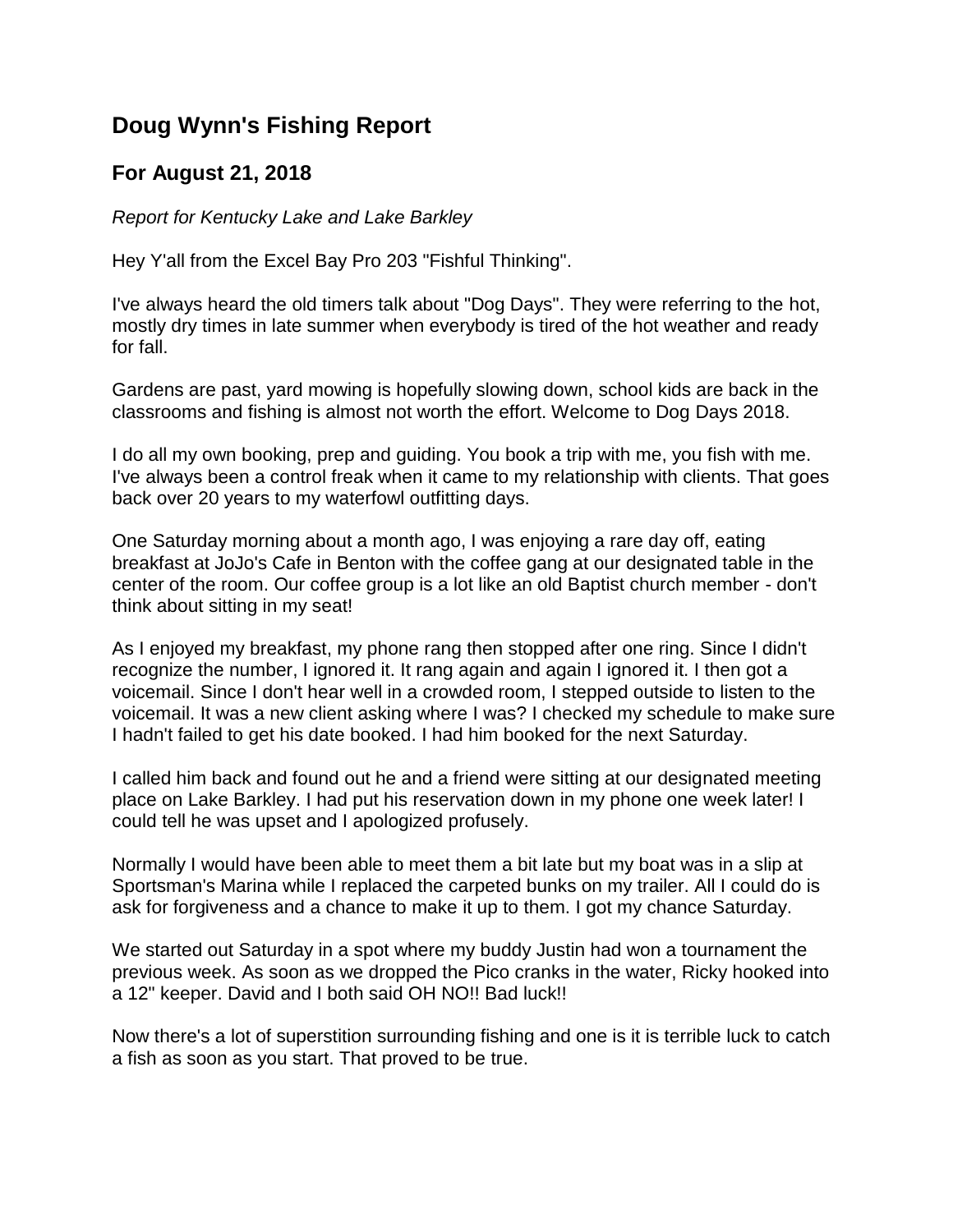The rest of our trip was slow with a keeper here, a non-target species there. I had a ball teaching Ricky and David how to look for productive spots, how I use my electronics, and how I set my boat up for the most comfortable but productive way to fish. They were both experienced fishermen who took everything in and asked a ton of questions that I was more than glad to answer.

In the end, my apologies were accepted and we had a great day on the water even though the crappie were slow to cooperate.

## **Crappie**

As the water temps continue to drop, we should start to see a reverse migration of the bait moving back into the coves. Find the bait, find the crappie. The lowering of the lake has pulled bait and game fish out of the coves into main lake areas but scattered them all over the place. The lake is just over a foot from winter pool and we should see better fishing soon.

A buddy of mine fished Kentucky Lake hard Saturday with crankbaits and got skunked. He did catch a mixed bag of yellows, catfish, bluegills, and bass on the Picos.

## **Other Species**

I'm getting reports of some nice bluegill being caught in water 6-10 feet deep. Try worms, crickets or Popeye jigs with wax worms on a drop-shot rig. These fish are loosely bedding and you won't see the hot-and-heavy action of the spring spawn but you will get a great tug on your line and a plate full of some of the best eating the lakes have to offer.

Slow is the word for everything else except some groups are catching decent numbers of yellows and whites jigging main lake drops and channels with spoons, in-line spinners and blade baits.

I'm still being asked where folks can buy the Pico crankbaits. Sportsman's Marina on Jonathan Creek, Fast Eddie's on Hwy 68 in Fairdealing, and Kentucky Lake Outdoors in Calvert City are all stocked with most colors. The fall crankbait bite is just around the corner and those stocks will start to dwindle. You can get the Pico's at picolures.com.

We will start filming fishing tip videos this week that will be shown here on ExploreKentuckyLake.com.

If you have ideas of a subject related to fishing and boating you would like to see covered, please pass along a note to Shawn [here](mailto:info@explorekentuckylake.com) or [to me](mailto:doug@5riversdux.com) and we will be glad to try to get it on video. We also welcome your feedback, positive or negative.